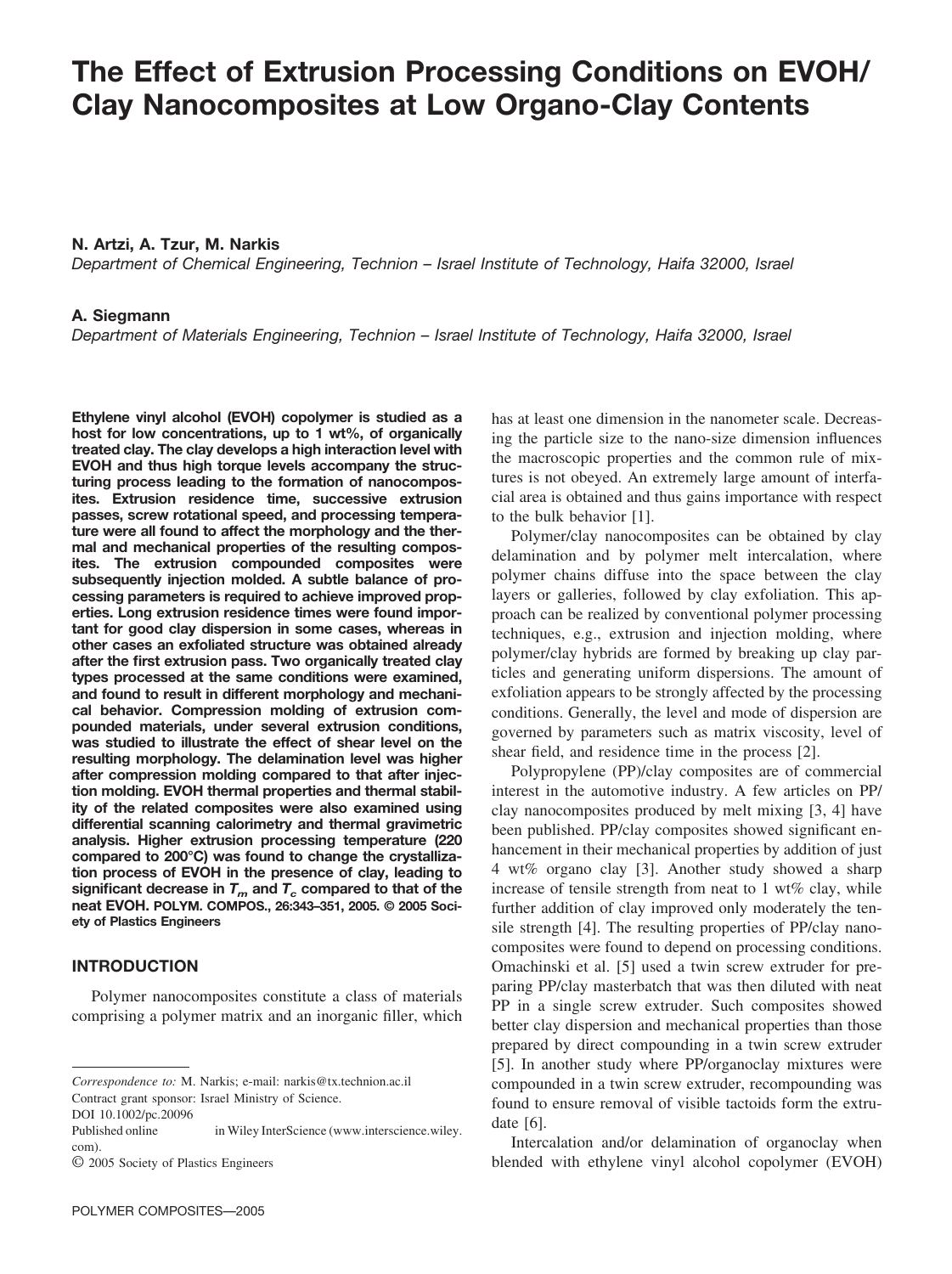have been accomplished by melt mixing. The authors' previous studies [7–9] focused on compounding EVOH and clay in a Brabender plastograph mixing cell. The processing torque was found constant during the first 20 min of mixing followed by a gradual increase with mixing time, contrary to the neat EVOH, where a constant torque with mixing time was found. This was attributed to a fracturing process of the organoclay particles into smaller tactoids and delamination, leading to a dispersion of thin platelets in the nanometric scale within the EVOH matrix. Residence mixing time was found to strongly affect the structuring process of the composites, level of exfoliation, degree of EVOH crystallinity, and the resulting properties.

The present study addresses EVOH nanocomposites containing low clay concentrations by twin screw extrusion compounding and investigates their morphology (intercalation and/or exfoliation) and mechanical properties in relation to processing parameters such as processing temperature, residence time, and level of shear.

### **EXPERIMENTAL**

#### *Materials*

The EVOH used is a commercial product (Kuraray, Japan) consisting of 32 mol% ethylene. Two types of organically treated clay were used: nanomer-I.30E, an onium ion surface modified montmorillonite mineral. The organically treated clay contains 70 –75 wt% montmorillonite and 30 –25 wt% octadecylamine. It is claimed to be designed for ease of dispersion in amine-cured epoxy resins to form nanocomposites. The second type was nanomer-I.35L, a surface modified montmorillonite mineral treated for EVOH resin. Both treated clays were obtained from Nanocor, IL.

#### *Preparation Methods*

Prior to melt blending, the EVOH copolymer was milled into a powder. The polymer and clay powders were dried in a vacuum oven at 80°C and 60°C, for 15 hr each, respectively. The dried components were mixed at selected ratios, and processed in a counter rotating, intermeshing twinscrew extruder, Brabender TSC 42/6 (L/D = 6; D = 42 mm). The components were melt-mixed at two temperatures (200°C or 220°C in all zones), using two screw rotation speeds (20 and 40 rpm). Filaments of the various blends produced were ground and then injection molded using an Arburg 220/150 injection molding machine, equipped with an ASTM standard mold. The injection molding machine temperature was maintained at 200 or 220°C in all zones, and the mold at 40°C. Selected composites were compression molded after compounding (rather than injection molded) at the extrusion temperature (i.e., 200 or 220°C) for 15 min, under a pressure of 980 MPa, into 3-mm thick plaques.

#### *Characterization*

**X-ray Diffractometer (XRD).** The layered structure of the clay was examined by a D/Max 2400, XRD, with a CuK $\alpha$  radiation operated at 40 kV, 100 mA, and a scanning rate of 2°/min.

**Transmission Electron Microscope (TEM).** Philips CM120 TEM operated at 120 kV was used. The images were taken at a nominal underfocus of 4-7 nm, where any amplitude contrast is enhanced with phase contrast. Images were recorded digitally by a Gatan 791 MultiScan CCD camera using the Digital Micrograph 3.1 software package. The ultrathin sections were prepared at room temperature with a Reichert ULTRACUT E ultramicrotome, using a glass knife.

**Tensile Mechanical Properties.** Tensile properties of injection molded "dog bone" specimens were determined using an Instron 5568 universal testing machine, according to ASTM D 638-72. The initial gage length was 100 mm. The specimens were first extended at a low cross-head speed of 1 mm/min up to an extension of 0.5%, followed by a cross-head speed of 10 mm/min. An extensometer was used at the lower extension speed to accurately measure the strain. Five specimens were tested for each composite and the results averaged.

**Izod Impact.** Notched Izod impact resistance was determined using a Zwick 5102 pendulum impact tester, according to ASTM D 256-73. Impact test specimens were prepared using a 43-15-1 TMI notching cutter.

**Thermal Gravimetric Analysis (TGA).** TGA of the various EVOH/clay composites and the neat components was carried out using a TA 2050 TGA analyzer. Samples were heated under air atmosphere, at a heating rate of 20°C/min, monitoring their weight loss.

**Differential Scanning Calorimetry (DSC).** DSC was employed to characterize the thermal behavior of the composites. A Mettler DSC 30 system, under an inert nitrogen atmosphere, at a heating rate of 10°C/min was used. Samples were heated to a temperature above their melting, cooled at the same rate, and subsequently reheated. The melting behavior was determined from the second heating run.

## **RESULTS AND DISCUSSION**

#### *Twin Screw Extruder*

EVOH/clay mixtures were processed by melt mixing in the counter rotating intermeshing Brabender twin screw extruder. The extrusion residence time was about 5 min and a constant torque with mixing time was monitored; how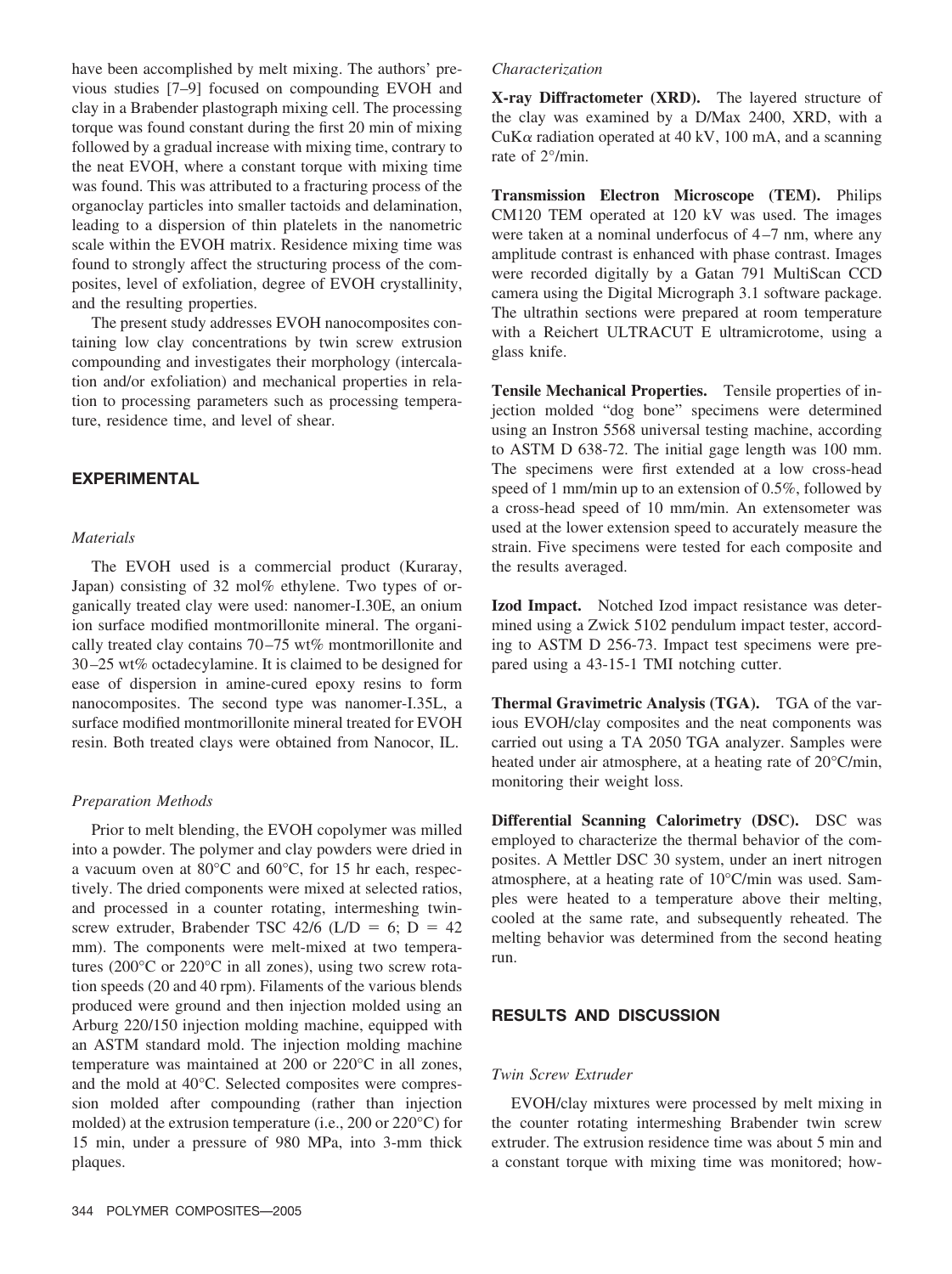TABLE 1. Torque data in extrusion of EVOH/clay composites.

|  | TABLE 2. Structure of the EVOH/clay composites by XRD. |  |  |  |  |  |
|--|--------------------------------------------------------|--|--|--|--|--|
|--|--------------------------------------------------------|--|--|--|--|--|

| Composite                      | Torque $(N*m)$ |
|--------------------------------|----------------|
| $200^{\circ}$ C, 20 rpm        |                |
| <b>Neat EVOH</b>               | $45 - 50$      |
| $EVOH+1\%$ 1.35L, 1st pass     | $105 - 115$    |
| $EVOH+1\%$ 1.35L, 2nd pass     | $150 - 190$    |
| $EVOH+1\%$ 1.35L, 3rd pass     | $110 - 150$    |
| $200^{\circ}$ C, 40 rpm        |                |
| Neat EVOH                      | 50             |
| $EVOH + 0.5\%$ 1.35L, 1st pass | $90 - 110$     |
| $EVOH+0.5\%$ 1.35L, 2nd pass   | $110 - 130$    |
| $EVOH+0.5\%$ 1.35L, 3rd pass   | $130 - 150$    |
| $EVOH+1\%$ 1.35L, 1st pass     | 270            |
| $EVOH+1\%$ 1.35L, 2nd pass     | 70             |
| EVOH+1% 1.35L, 3rd pass        | 80             |
| $220^{\circ}$ C, 40 rpm        |                |
| Neat EVOH                      | 20             |
| $EVOH+1\%$ 1.35L, 1st pass     | 23             |
| $EVOH+1\%$ 1.35L, 2nd pass     | 23             |
| $EVOH+1\%$ 1.35L, 3rd pass     | 30             |
|                                |                |

ever, the torque levels were significantly higher compared with the neat EVOH in most experiments (Table 1).

A different behavior was observed by processing composites at 220°C, where a torque increase did not occur. According to the previous studies [7–9], the neat EVOH was found stable (constant torque) while processed at 230°C in a Brabender Plastograph cell for durations much longer than the extrusion average residence times and the torque was even increasing with mixing time when clay was added. In the present study, although the extrusion processing temperature is somewhat lower, i.e., 220°C, the high shear stresses developed in the extrusion process may lead to EVOH chain scission. The latter phenomenon seems to be triggered by the clay presence. In highly interacting systems containing a polar matrix, such as EVOH, the maximum clay content that can be incorporated is operationally limited. In the present study, the maximal permissible torque level enabled the use of up to 1 wt% clay. To explore the effect of residence time on the composites formed, the materials were reinserted into the extruder for three successive passes. Even after the first pass in the extruder, the torque was very high (Table 1), indicating that clay particles were fractured and exfoliated.

#### *XRD and TEM*

X-ray and TEM are two complementary principal techniques for qualifying the degree of exfoliation or "dispersion" of the nanoparticles [10]. Therefore, X-ray results were supported by TEM, particularly the cases where no XRD characteristic basal reflection was obtained, which is indicative of exfoliated structure. Table 2 compares nanostructures of the composites prepared at different processing conditions, i.e., clay concentration, mixing temperature, screw rotational speed, and clay type, after each pass in the extruder and subsequent injection molding. XRD patterns of

|                      | Extrusion conditions         |                |                 |                     |
|----------------------|------------------------------|----------------|-----------------|---------------------|
| Composite            | Temperature<br>$(^{\circ}C)$ | Speed<br>(rpm) | Pass no.        | Structure           |
| EVOH+1% 1.35L        | 200                          | 20             | 1st             | Exfoliated          |
| $EVOH + 1\%$ 1.35L   | 200                          | 20             | 2nd             | Exfoliated          |
| $EVOH + 1\%$ 1.35L   | 200                          | 20             | 3rd             | Exfoliated          |
| $EVOH + 0.5\%$ 1.35L | 200                          | 40             | 1st             | Exfoliated          |
| EVOH+0.5% 1.35L      | 200                          | 40             | 2nd             | Exfoliated          |
| EVOH+0.5% 1.35L      | 200                          | 40             | 3rd             | Exfoliated          |
| $EVOH + 1\%$ 1.35L   | 200                          | 40             | 1st             | Exfoliated          |
| $EVOH + 1\%$ 1.35L   | 200                          | 40             | 2nd             | Exfoliated          |
| $EVOH + 1\%$ 1.35L   | 200                          | 40             | 3rd             | Exfoliated          |
| $EVOH + 1\%$ 1.35L   | 220                          | 40             | 1 <sub>st</sub> | Intercalated        |
| $EVOH + 1\%$ 1.35L   | 220                          | 40             | 2nd             | Intercalated        |
| EVOH + 1% 1.35L      | 220                          | 40             | 3rd             | <b>Intercalated</b> |
| EVOH + 1% 1.30E      | 200                          | 40             | 1st             | <b>Intercalated</b> |
| $EVOH + 1\%$ 1.30E   | 200                          | 40             | 2nd             | Intercalated        |
| EVOH + 1% 1.30E      | 200                          | 40             | 3rd             | Intercalated        |

most of the composites containing 1.35L clay do not show a characteristic basal reflection, which is indicative of an exfoliated structure (which is verified by TEM). Exceptional are the composites prepared at  $220^{\circ}$ C (Fig. 1), where the characteristic reflections shown are indicative of an intercalated structure. Presumably the lower molecular weight of the EVOH leads to a lower melt viscosity and thus less stress transfer for platelets separation, in agreement with Fornes et al. [11]. Since individual platelets peel apart through a combination of shear stresses and diffusion of polymer chains into the clay galleries, reduction of stress transfer may lead to just intercalated structures. However, at the lower processing temperature, i.e., 200°C, where there is no indication of EVOH degradation, the combination of EVOH/clay high interaction and high levels of shear, may lead to individual platelets dispersion. The XRD pattern for the composite processed at 200°C and 20 rpm exhibited no clay reflections already after the first extrusion pass. The composite processed at 200°C and 40 rpm had an exfoliated structure (no characteristic basal reflection peak); however, the low reflection intensity after the first pass further decreases by the additional extrusion passes (Fig. 2). At 40 rpm the residence time is half of that at 20 rpm; hence, the longer residence times (second and third passes) result in higher delamination and platelets dispersion. A representative TEM micrograph is presented for EVOH containing 1 wt% clay processed at 200°C and 40 rpm, after first extrusion pass (Fig. 3). Individual platelets are embedded in the EVOH matrix and are marked with arrows. Figure 3a and b represents different regions from the sample. More regions were observed (not shown here), where the platelets were also completely dispersed, in agreement with the X-ray results showing no basal reflection.

To examine the effect of compression molding on the composite's structure, compounded pellets were compression molded into 3-mm thick plaques, at the extrusion temperature and under a pressure of 980 Mpa for 15 min. It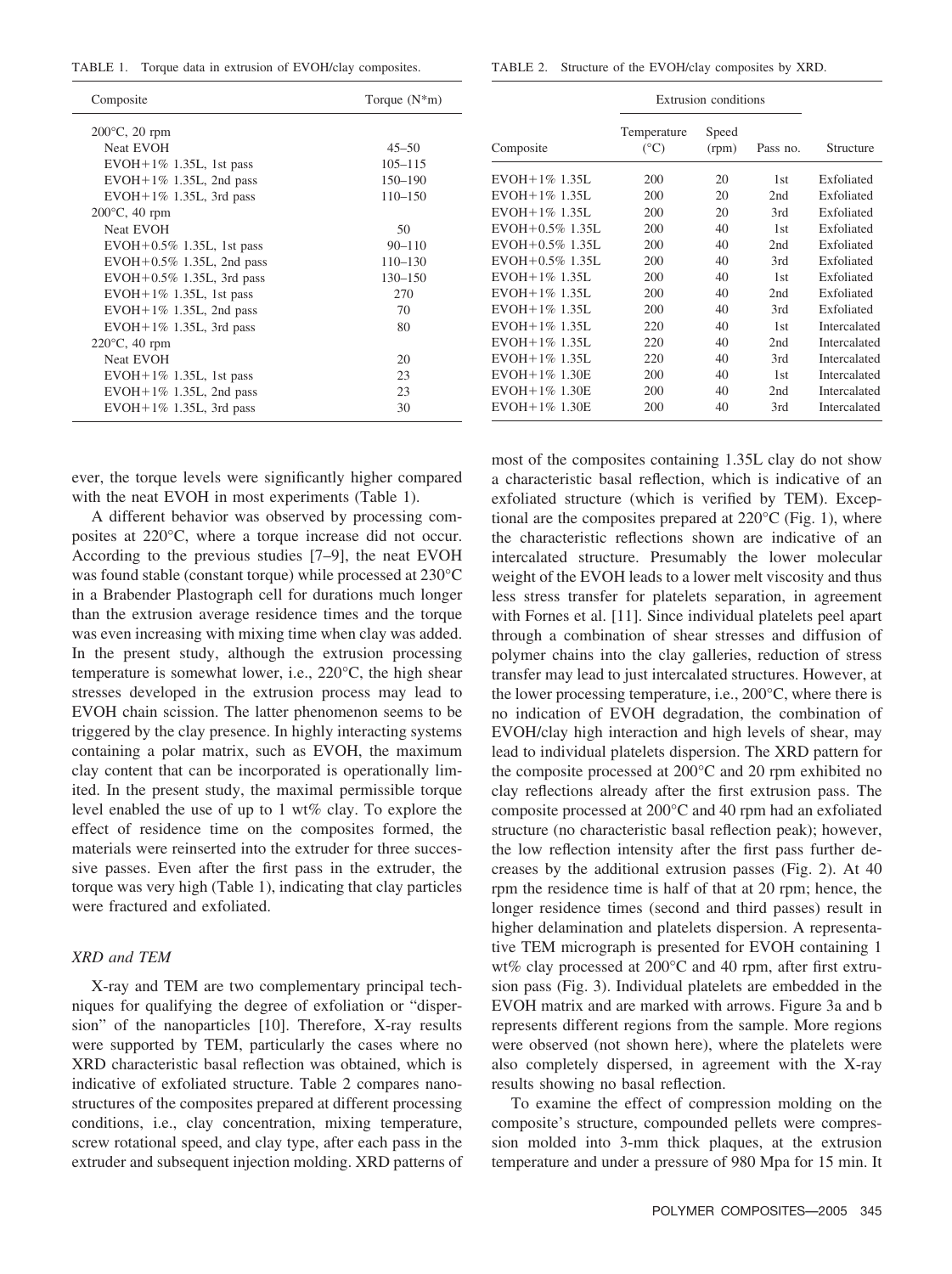

FIG. 1. XRD patterns of 99/1 EVOH/I.35L clay composite after first, second, and third extrusion passes at 220°C and 40 rpm, and injection molding at 220°C.

seems that the compression molding result was better in terms of clay dispersion relative to injection molding. Figure 4 depicts XRD patterns for EVOH containing 1 wt% 1.35L processed at 220°C and 40 rpm after the third extrusion pass, followed by either compression or injection molding. The neat 1.35L clay characteristic reflection is at  $3^{\circ}$  (d<sub>001</sub> = 29 Å). The corresponding reflection for the composite injection molded processed at 220°C is at 2.7°  $(d_{001} = 32 \text{ Å})$ . This reflection almost completely disappears when the composite is compression molded rather than injection molded, probably due to annealing effects. The effect of thermal treatment after extrusion was also studied



When EVOH/1.30E clay was processed at 200°C and 40 rpm and then injection molded, only an intercalated structure was obtained (not shown here), in contrast to the exfoliated structure obtained for the 1.35L clay at the same conditions. The neat I.30E clay shows a characteristic reflection at  $2\theta = 3.6^{\circ}$  (d<sub>001</sub> = 25 Å). The incorporation of 1 wt% 1.30E clay into EVOH resulted in an intercalated structure with a gallery spacing of 32 Å ( $2\theta = 2.7^{\circ}$ ). The



FIG. 2. XRD patterns of 99/1 EVOH/I.35L clay composite after first, second, and third extrusion passes at 200°C and 40 rpm, and injection molding at 200°C.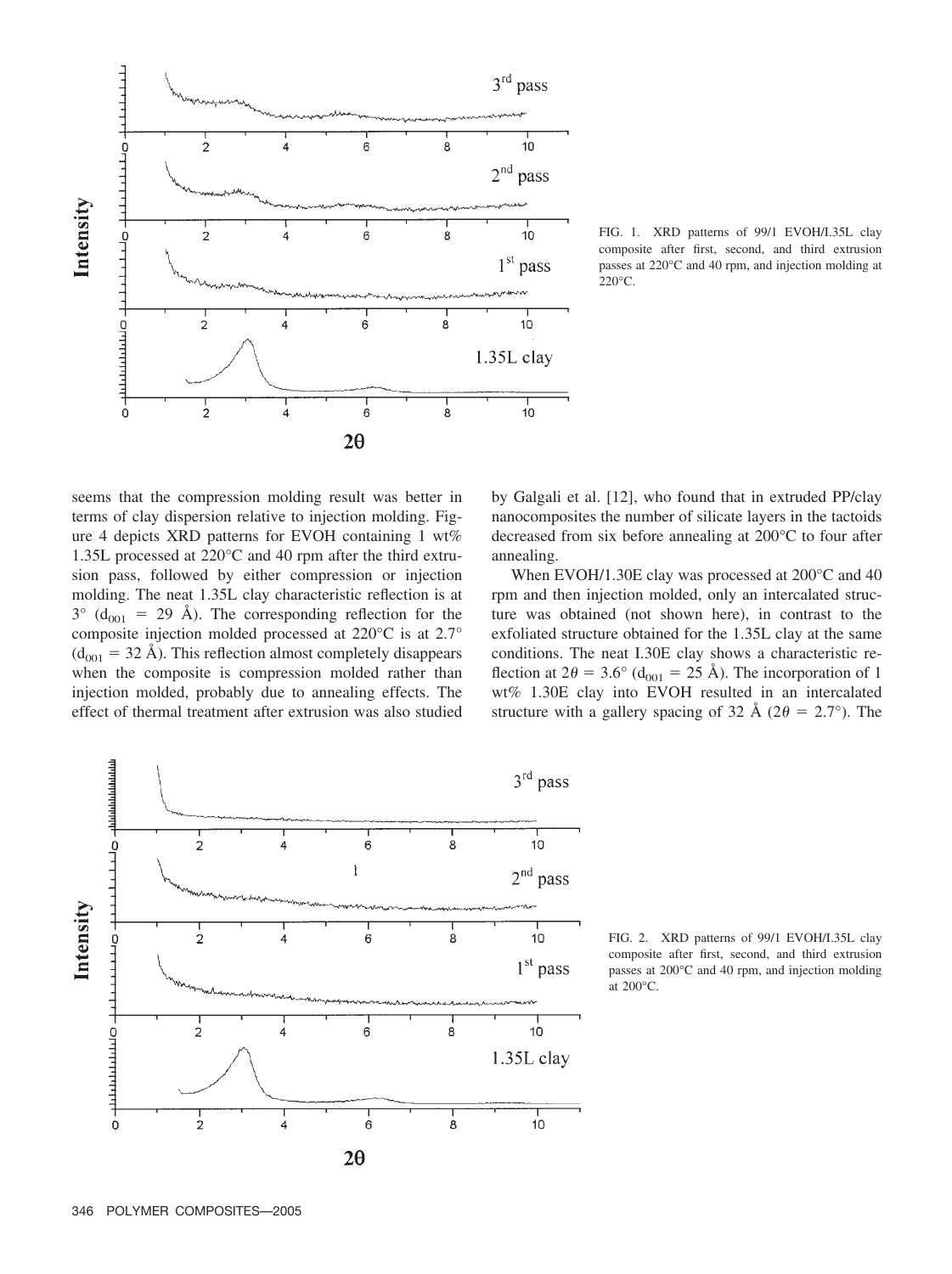

FIG. 3. TEM micrographs of 99/1 EVOH/clay composite after first extrusion pass at 200°C and 40 rpm, and injection molding at 200°C.

interaction level of the 1.30E clay with EVOH is lower than that of the 1.35L, in agreement with the authors' former study [8]. Less stress transfer and thus less platelets peeling is taking place in that case. However, by increasing the number of extrusion passes the delaminated fraction increases, as seen from the lower intensity and broadening of the clay characteristic reflection after the third extrusion pass.

## *Tensile Mechanical Properties*

Typical stress-strain diagrams for EVOH and EVOH/ clay composites processed at 200°C and 40 rpm are shown in Fig. 5 and their mechanical properties are summarized in Table 3. All composites exhibit a ductile fracture. For the composites processed at 200°C, regardless of clay type or content, the strength and modulus substantially increase



FIG. 4. XRD patterns of 99/1 EVOH/I.35L clay composite after third extrusion pass at 220°C and 40rpm, and injection molding or alternatively compression molding at 220°C.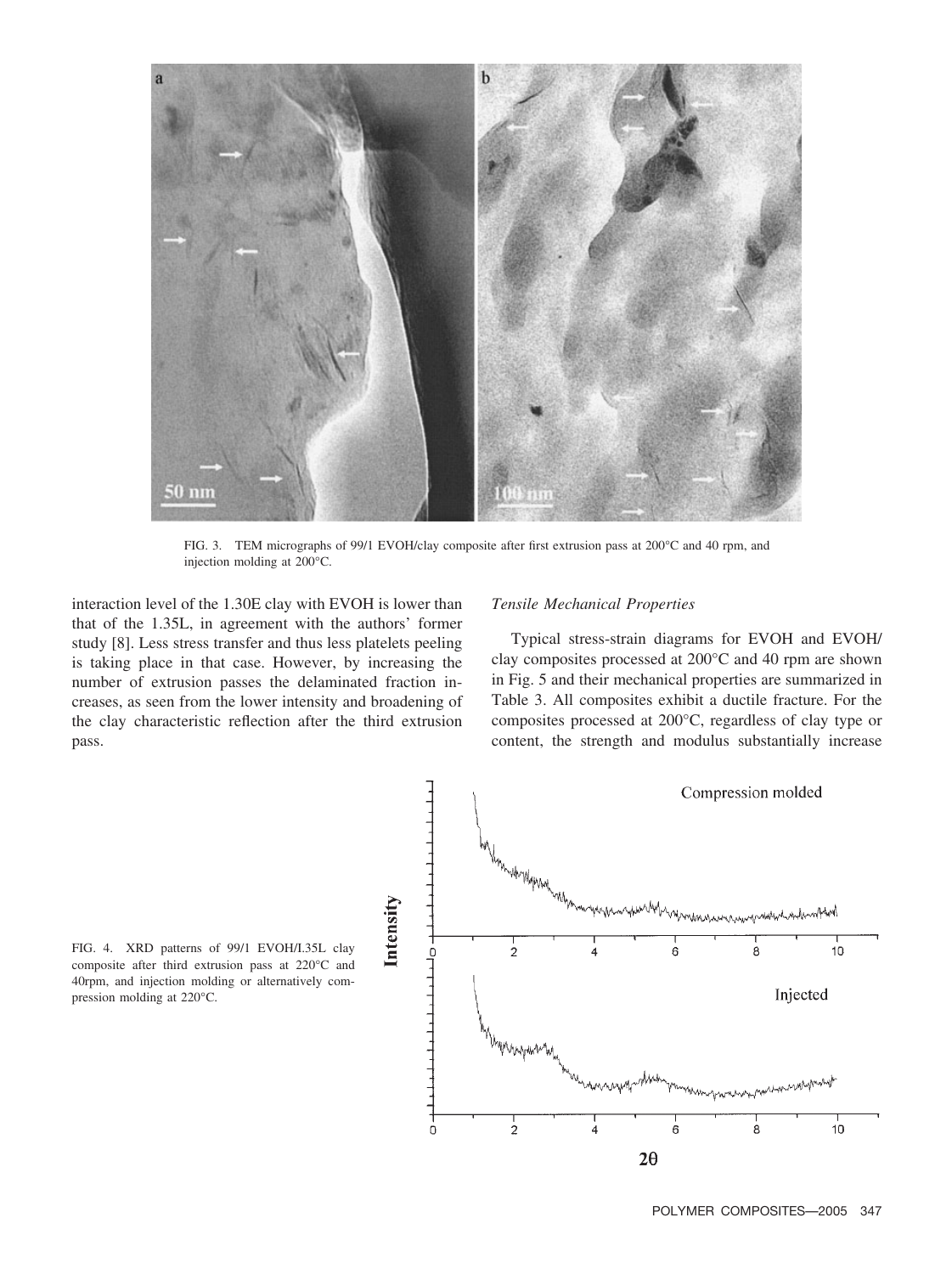

FIG. 5. Stress-strain curves of neat EVOH and 99.5/0.5 EVOH/I.35L clay composite after first, second, and third extrusion passes at 200°C and 40 rpm, and injection molding at 200°C.

relative to the neat EVOH, without impairing the Izod impact strength. The modulus and yield strength increase upon the addition of only 0.5 wt% 1.35L clay by 40 and 30%, respectively, under certain processing conditions (Table 3), which are significant increases for this low clay content. A literature article, for example, on PP/clay composites reports 10% modulus improvement by 1 wt% clay compared to the neat PP [4]. Additional extrusion passes slightly improve the EVOH composite strength when 1.30E clay is incorporated, in agreement with the increased delamination level according to the XRD results.

Upon processing at 220°C, the mechanical properties of the neat EVOH and the composites deteriorate except for the Izod impact strength, which remains practically constant. The EVOH modulus decreased by processing at 220° C compared to 200°C, probably owing to polymer thermomechanical degradation, in agreement with the low extrusion torque level developed by processing at 220°C. The EVOH degradation process is further enhanced in the presence of clay, leading to more reduction of modulus and strength. Elongation at break of the composite processed at 220°C is also low, presumably for the same reasons. In

TABLE 3. Selected mechanical properties of EVOH/clay nanocomposites.

| EVOH/clay nanocomposites       | Modulus<br>(Mpa) | Yield strength<br>(Mpa) | Elongation<br>at yield $(\% )$ | Elongation<br>at break $(\% )$ | Impact<br>J/m |
|--------------------------------|------------------|-------------------------|--------------------------------|--------------------------------|---------------|
| $200^{\circ}$ C, 40 rpm        |                  |                         |                                |                                |               |
| Neat EVOH                      | $3490 \pm 40$    | $60 \pm 10$             | $4 \pm 2$                      | $15 \pm 2$                     | $61 \pm 2$    |
| EVOH+0.5% 1.35L, 1st pass      | $4500 \pm 200$   | $83 \pm 1$              | $4.9 \pm 0.2$                  | $18 \pm 7$                     | $66 \pm 3$    |
| $EVOH+0.5\%$ 1.35L, 2nd pass   | $4700 \pm 300$   | $83.7 \pm 0.3$          | $5.1 \pm 0.1$                  | $18 \pm 3$                     | $80 \pm 10$   |
| $EVOH + 0.5\%$ 1.35L, 3rd pass | $4400 \pm 300$   | $83 \pm 2$              | $5.2 \pm 0.2$                  | $22 \pm 6$                     | $66 \pm 4$    |
| $EVOH + 1\%$ 1.35L, 1st pass   | $4100 \pm 300$   | $72 \pm 1$              | $5.20 \pm 0.01$                | $16 \pm 2$                     | $61 \pm 5$    |
| $EVOH + 1\%$ 1.35L, 2nd pass   | $4200 \pm 500$   | $78 \pm 1$              | $5.40 \pm 0.01$                | $15 \pm 4$                     | $62 \pm 5$    |
| $EVOH + 1\%$ 1.35L, 3rd pass   | $4020 \pm 10$    | $75 \pm 1$              | $5.40 \pm 0.01$                | $18 \pm 4$                     | $70 \pm 10$   |
| $EVOH + 1\%$ 1.30E, 1st pass   | $4000 \pm 200$   | $75 \pm 2$              | $5.6 \pm 0.2$                  | $70 \pm 40$                    | $61 \pm 8$    |
| $EVOH + 1\%$ 1.30E, 2nd pass   | $4000 \pm 300$   | $78 \pm 2$              | $5.3 \pm 0.2$                  | $12 \pm 4$                     | $61 \pm 5$    |
| $EVOH+1\%$ 1.30E, 3rd pass     | $4600 \pm 100$   | $82 \pm 2$              | $5.4 \pm 0.1$                  | $20 \pm 10$                    | $60 \pm 10$   |
| $200^{\circ}$ C, 20 rpm        |                  |                         |                                |                                |               |
| Neat EVOH                      | $3600 \pm 300$   | $66 \pm 2$              | $5.3 \pm 0.1$                  | $40 \pm 20$                    | $61 \pm 2$    |
| $EVOH + 1\%$ 1.35L, 1st pass   | $4500 \pm 500$   | $73 \pm 1$              | $5.1 \pm 0.1$                  | $140 \pm 30$                   | $77 \pm 7$    |
| $EVOH + 1\%$ 1.35L, 2nd pass   | $3900 \pm 200$   | $71 \pm 2$              | $5.5 \pm 0.1$                  | $20 \pm 2$                     | $67 \pm 1$    |
| $EVOH + 1\%$ 1.35L, 3rd pass   | $4100 \pm 100$   | $74 \pm 1$              | $5.5 \pm 0.1$                  | $230 \pm 60$                   | $65 \pm 1$    |
| $220^{\circ}$ C, 40 rpm        |                  |                         |                                |                                |               |
| Neat EVOH                      | $2120 \pm 30$    | $35 \pm 1$              | $4.7 \pm 0.3$                  | $8 \pm 2$                      | $32 \pm 2$    |
| $EVOH + 1\%$ 1.35L, 1st pass   | $1900 \pm 100$   | $35.5 \pm 0.5$          | $6.2 \pm 0.2$                  | $8 \pm 1$                      | $26 \pm 2$    |
| $EVOH + 1\%$ 1.35L, 2nd pass   | $1600 \pm 100$   | $34.5 \pm 0.5$          | $7.1 \pm 0.2$                  | $8 \pm 1$                      | $31 \pm 3$    |
| $EVOH + 1\%$ 1.35L, 3rd pass   | $1500 \pm 100$   | $34.5 \pm 0.5$          | $7.8 \pm 0.2$                  | $9 \pm 1$                      | $31 \pm 2$    |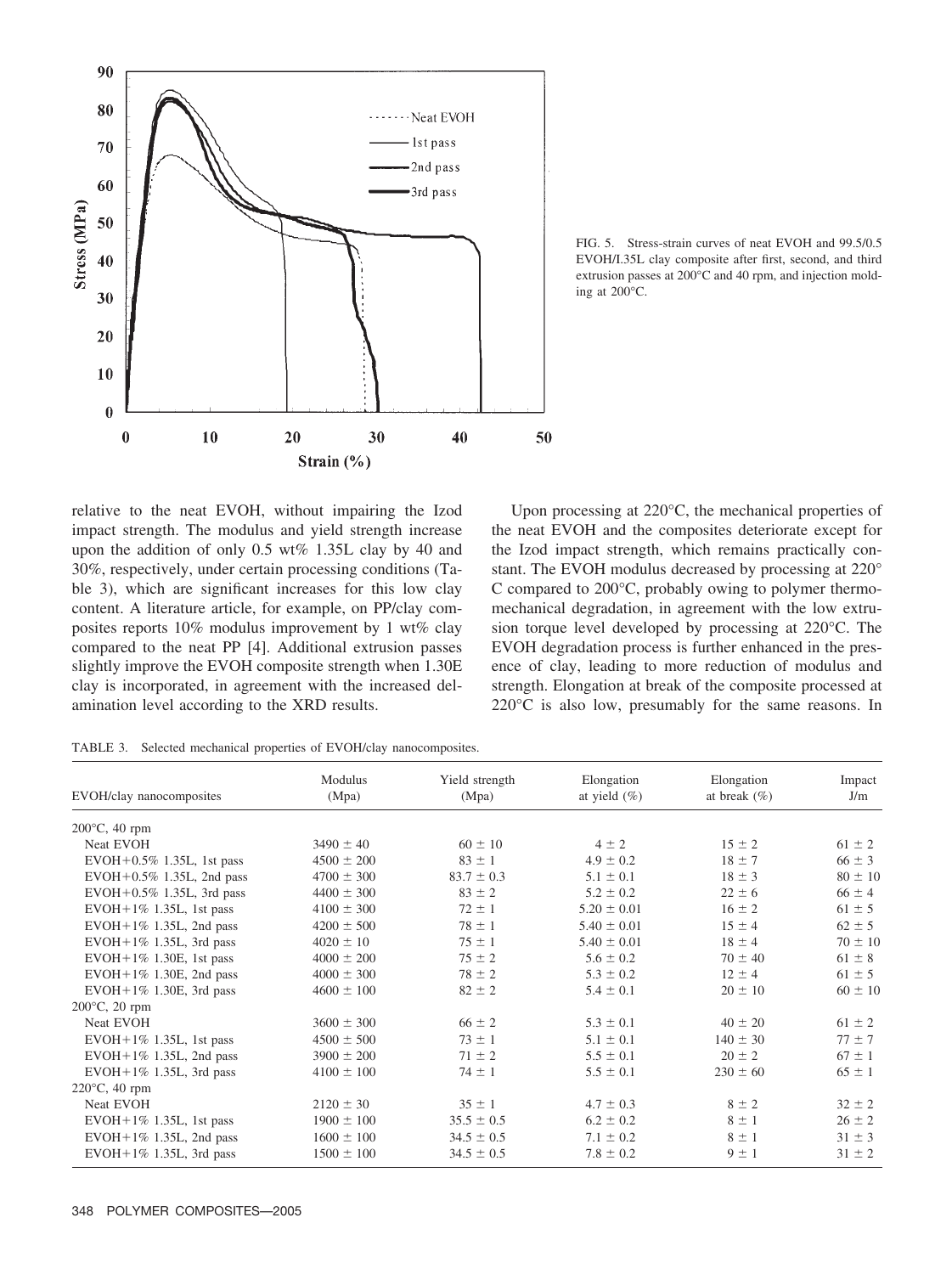

FIG. 6. Stress-strain curves of neat EVOH and 99/1 EVOH/I.35L clay composite after first, second, and third extrusion passes at 220°C and 40 rpm, and injection molding at 220°C.

addition, the presence of clay aggregates (evidenced by the XRD peak, Fig. 1) may also lead to reduction in elongation at break. Both EVOH and its composites processed at 220°C exhibit a relatively brittle fracture (Fig. 6) compared with the more ductile behavior of the composites processed at 200°C (Fig. 5). These results resemble the report of Fornes et al. [11], showing that composites based on nylon 6 of different molecular weights had different mechanical properties. The composite with low molecular weight, having an intercalated structure, has shown brittle fracture and lower modulus, elongation at break, and impact strength, compared to composites with medium and high molecular weights nylon 6, having an exfoliated structure, which have shown ductile fracture.

### *DSC*

Recent studies [7–9] on EVOH nanocomposites have revealed that nano clays may hinder the crystallization process, owing to its high interaction level with EVOH, thus generating smaller EVOH crystals, having a lower melting temperature. However, in those studies  $5-15$  wt% clay loadings were used compared with 1 wt% clay or less in the present study. Literature articles report that the crystallization process of injection molded nylon 6 in the presence of 3– 6 wt% clay yielded lower crystallinity levels and melting temperatures compared with the neat nylon 6 [13]. The presence of high concentrations of dispersed montmorillonite platelets hinders the formation of large crystalline domains due to the available limited space and in particular restrictions imposed on the movement of polymer chains by the high number of silicate platelets interacting with EVOH.

In the present study, where only  $0.5-1$  wt% clay is used,

no practical interruption to the EVOH crystallization process is seen, when the composites are processed at 200°C (Table 4). For the EVOH/I.35L clay, the crystallization temperature and melting temperature and enthalpy are essentially unaffected by the clay presence. However, when 1 wt% I.30E clay is used at 200°C and 40 rpm, the crystallization temperature is reduced by 6°C and the melting enthalpy by about 10 mJ/g (10% decrease), relative to the neat EVOH. Higher undercooling is required for crystallization resulting in lower degrees of crystallinity, whereas the melting temperature is similar to the neat EVOH. When the composites are extrusion processed at 220°C, the thermal properties change, even for the neat EVOH. Two crystallization temperatures, 123 and 161°C, and two melting temperatures, 162 and 181°C, appear for the EVOH extruded at 220 $^{\circ}$ C. The higher  $T_c$  and  $T_m$  temperatures are similar to those of EVOH processed at 200°C (Table 4). When clay is incorporated, only the lower crystallization and melting temperatures at about 120 and 160°C, respectively, appear. The change of the neat EVOH thermal behavior in the presence of clay does not conform with the assumption that EVOH degrades at 220°C. Lower EVOH molecular weight should have imparted higher crystallization temperature. Therefore, the reduction in EVOH crystallization temperature should be a result of another mechanism interrupting the crystallization process. When EVOH is processed at high temperatures two competitive mechanisms may take place, namely thermal degradation and thus chain scission and grafting and oxidative cross-linking reactions [14].

The latter observed grafting and cross-linking could lead to the reduction of EVOH crystallization temperature. Hence, the main process of EVOH chain scission at 220°C is probably accompanied by low extent of grafting and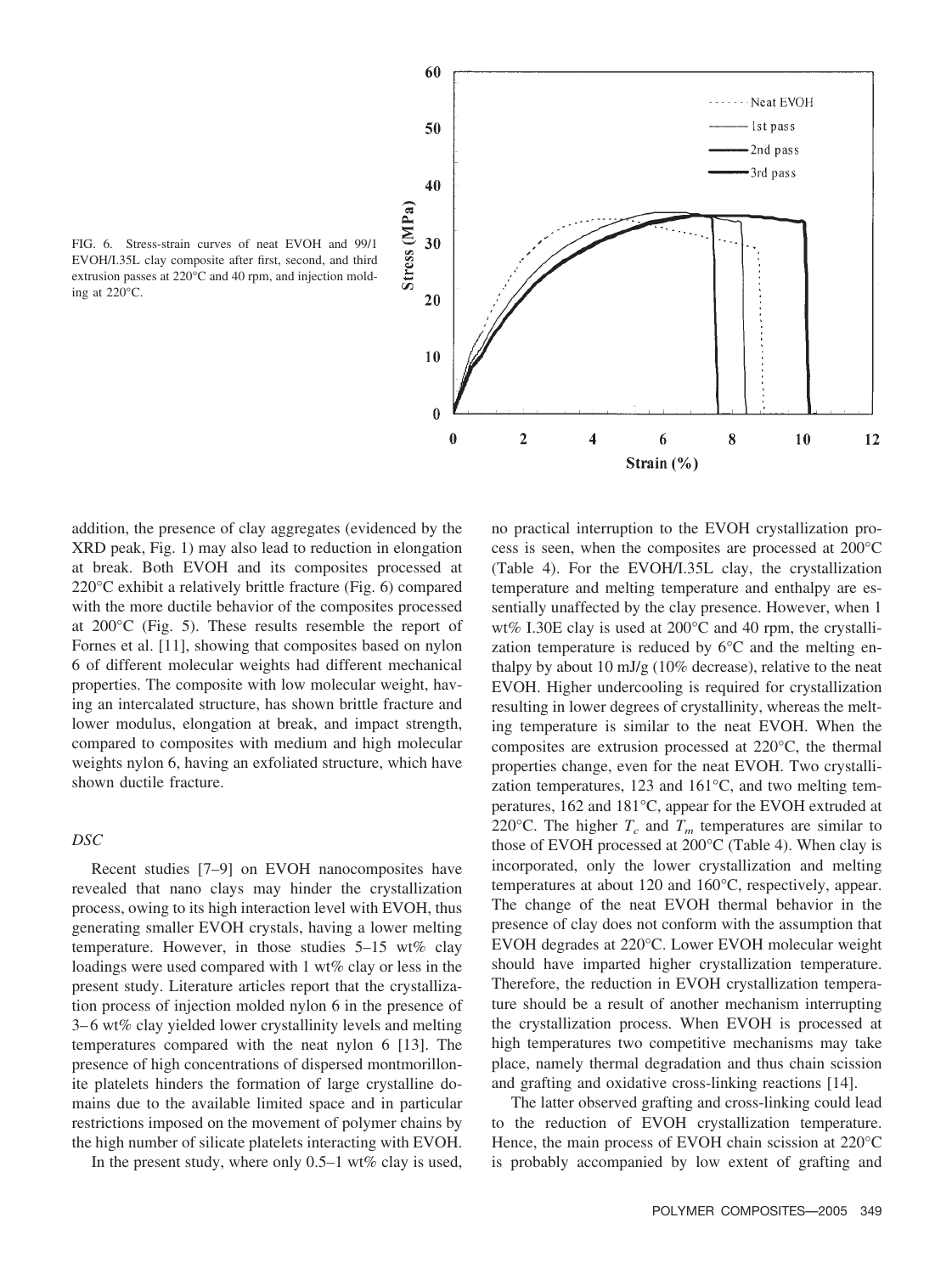| TABLE 4. |  |  |  | Thermal properties for EVOH/clay nanocomposites. |  |  |
|----------|--|--|--|--------------------------------------------------|--|--|
|----------|--|--|--|--------------------------------------------------|--|--|

|                              |                  |                  | $\Lambda$ Hm |
|------------------------------|------------------|------------------|--------------|
| EVOH/clay nanocomposites     | Tc $(^{\circ}C)$ | Tm $(^{\circ}C)$ | (mJ/g)       |
| $200^{\circ}$ C, 20 rpm      |                  |                  |              |
| <b>Neat EVOH</b>             | 162              | 183              | 78           |
| $EVOH + 1\%$ 1.35L, 1st pass | 164              | 183              | 84           |
| $EVOH + 1\%$ 1.35L, 2nd pass | 165              | 182              | 82           |
| EVOH+1% 1.35L, 3rd pass      | 157              | 182              | 78           |
| $200^{\circ}$ C, 40 rpm      |                  |                  |              |
| <b>Neat EVOH</b>             | 163              | 182              | 82           |
| $EVOH+0.5\%$ 1.35L, 1st pass | 164              | 182              | 86           |
| $EVOH+0.5\%$ 1.35L, 2nd pass | 164              | 182              | 84           |
| $EVOH+0.5\%$ 1.35L, 3rd pass | 164              | 182              | 85           |
| $EVOH+1\%$ 1.35L, 1st pass   | 164              | 182              | 85           |
| $EVOH+1\%$ 1.35L, 2nd pass   | 164              | 182              | 84           |
| EVOH + 1% 1.35L, 3rd pass    | 163              | 182              | 85           |
| $EVOH+1\%$ 1.30E, 1st pass   | 157              | 182              | 74           |
| EVOH + 1% 1.30E, 2nd pass    | 157              | 182              | 78           |
| $EVOH+1\%$ 1.30E, 3rd pass   | 157              | 182              | 75           |
| $220^{\circ}$ C, 40 rpm      |                  |                  |              |
| <b>Neat EVOH</b>             | 123, 161         | 162, 181         | 63, 10       |
| $EVOH + 1\%$ 1.35L, 1st pass | 126              | 163              | 87           |
| $EVOH+1\%$ 1.35L, 2nd pass   | 120              | 161              | 95           |
| $EVOH+1\%$ 1.35L, 3rd pass   | 120              | 162              | 99           |

cross-linking. Another factor that could influence the crystallization process of EVOH is surface changes of the clay at the higher processing temperature (220 compared to 200°C). The possibility of degradation of the low molecular weight onium ions treating the clay was examined using TGA (not shown here). Heating the clay at 200 or 220°C for 30 min resulted in weight loss of only several percent, the same for both temperatures. Therefore, it is assumed that the main process altering the crystallization process of EVOH in the presence of clay at 220°C is the low extent of grafting and oxidative cross-linking reactions.

## *TGA*

Thermal stability of neat EVOH and EVOH/clay composites was examined by TGA under air atmosphere. Similar thermograms were obtained for neat EVOH and EVOH containing clay, both processed at 200°C. However, the thermograms of neat EVOH processed at 200 and 220°C, are significantly different (Fig. 7). The onset of weight loss temperature of EVOH processed at 200 and 220°C is 292 and 252°C, respectively. This result further supports the suggested EVOH molecular weight degradation when extrusion processed at 220°C. Another work on EVOH degradation under thermal oxidative conditions is reported by Lagaron and coworkers [15]. It was shown that EVOH weight loss is larger and also fastest at the first 2–3 min of heating for high conditioning temperature (215 compared to 200 and 190°C). The weight loss was accompanied by color formation. FTIR experiments suggested the formation of carbonyl groups, at the expense of OH groups, and some double bonds in the polymer chain.



FIG. 7. TGA under air atmosphere of neat EVOH after extrusion and injection molding at 200 and 220°C.

## **CONCLUSIONS**

- 1) EVOH is a unique polymeric matrix for clay-nanocomposites owing to the strong EVOH/clay interactions developed.
- 2) Dynamic melt-mixing of EVOH/organoclay mixtures is accompanied by high torque levels owing to clay particle fracturing, intercalation, and delamination processes and the build-up of significant levels of polymer/clay interaction, thus requiring only very low clay contents for modification.
- 3) Mixed clay morphology of intercalation and delamination or complete exfoliation can be achieved, depending on blending conditions and clay type.
- 4) Processing conditions, temperature, and equipment, determine whether improved or deteriorated mechanical properties will result.
- 5) At low clay amounts, the interruption to EVOH crystallization is negligible in most of the processing conditions used, except for the composite processed at 220°C, where significantly lower  $T_m$  and  $T_c$  were obtained.

## **ACKNOWLEDGMENT**

N. Artzi acknowledges the generous Levi Eshkol scholarship from the Israel Ministry of Science.

#### **REFERENCES**

- 1. E. van Zyl Werner, G. Monserrat, A.G.S. Bernard, J.K. Bart, Th.M. De Hosson Jeff, H. Verweij, *Macromol. Mater. Eng.*, **287**, 106 (2002).
- 2. J.W. Cho and D.R. Paul, *Polymer*, **42**, 1083 (2001).
- 3. P. Kodgire, R. Kalgaonkar, S. Hambir, N. Bulakh, and J.P. Jog, *J. Appl. Polym. Sci.*, **81**, 1786 (2001).